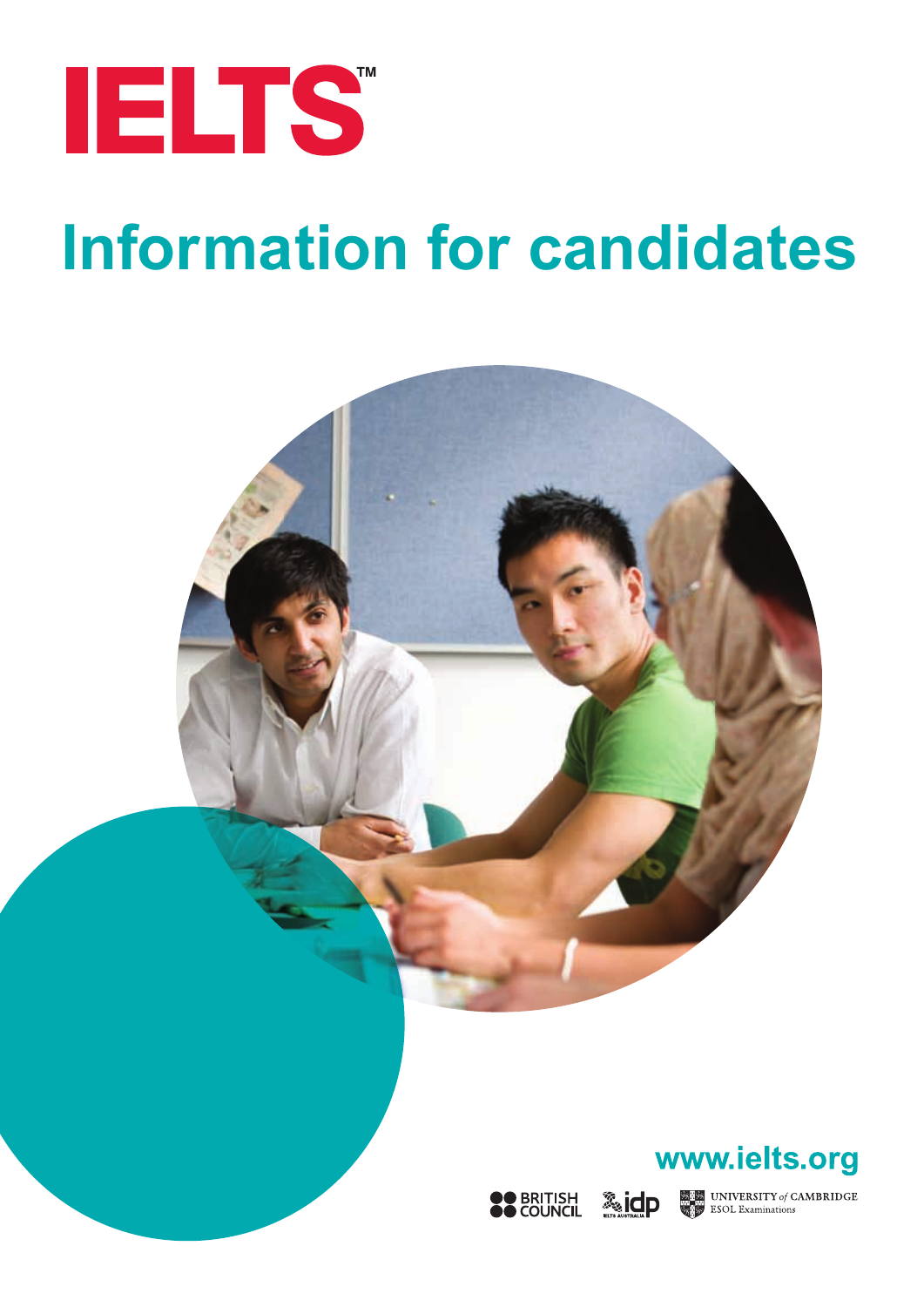# **The test that opens doors around the world**

System, is designed to assess the language ability<br>of condidates who want to study crywally where of candidates who want to study or work where English is the language of communication.

IELTS is recognised by over 6,000 organisations worldwide, including universities, employers, professional bodies, immigration authorities and other government agencies. For a list of organisations that accept IELTS scores, visit *http:*//*bandscore.ielts.org*

#### **Accessible and convenient**

IELTS is offered up to four times a month in more than 125 countries. Tests are usually on Saturdays or Thursdays. To find out test dates in your area, please contact your nearest IELTS test centre. A list of all IELTS test centres worldwide is available at *www.ielts.org*

#### **The international test**

IELTS is internationally focused in its content. For example, a range of native-speaker accents (North American, Australian, New Zealand, and British) is used in the Listening test, and all standard varieties of English are accepted in candidates' responses in all parts of the test.

#### **The test that's tried and trusted**

IELTS has been developed by some of the world's leading experts in language assessment, and is supported by an extensive programme of research, validation and test development.

#### **The level of the test**

IELTS is designed to assess English language skills at all levels.

There is no such thing as a pass or fail in IELTS. Results are reported as band scores on a scale from 1 (the lowest) to 9 (the highest).

| The IELTS Band Score Scale |                          |
|----------------------------|--------------------------|
| 9                          | Expert user              |
| 8                          | Very good user           |
| 7                          | Good user                |
| 6                          | Competent user           |
| 5                          | Modest user              |
| 4                          | Limited user             |
| 3                          | Extremely limited user   |
| $\mathfrak{p}$             | Intermittent user        |
|                            | Non user                 |
|                            | Did not attempt the test |

#### **Preparing to take IELTS**

#### *Make sure you are ready*

It's important to familiarise yourself with the format of the test as outlined in this booklet. Further information on the content of the test can be found at *www.ielts.org/teachers.aspx*

You may find it helpful to do a practice test. Official *IELTS Practice Materials* may be purchased from test centres or online at *www.ielts.org/candidates. aspx* [These materials include a full practice test](www.ielts.org/candidates.aspx)  with answers, and sample Writing and Speaking performances with examiner comments.

More samples of IELTS test material and information about the test are available from the following websites:

*www.ielts.org*

*www.britishcouncil.org/learning-ielts.htm [www.cambridgeesol.org/exams/academic-english/](www.cambridgeesol.org/exams/academic-english/ielts.html) ielts.html www.idp.com/examinations/ielts/about\_the\_test.aspx www.ieltsusa.org*

You don't have to attend a preparation course, but many candidates find that doing so helps them improve their performance. If you would like assistance with test preparation, IELTS centres and language schools around the world offer IELTS preparation courses.

#### *Know the IELTS rules and regulations*

It's important to familiarise yourself with the IELTS rules and regulations. These are laid out in the *Notice to Candidates* which is included with the application form. When you sign the application form declaration, you are confirming that you have read and understood the IELTS rules and regulations and agree to abide by them.

#### *Register as soon as possible*

When you feel you are ready to take the test, you need to register with your nearest IELTS centre. Contact the centre as soon as possible, as the number of candidates who can take the test on a particular date may be limited. You will need to pay the test fee when you register.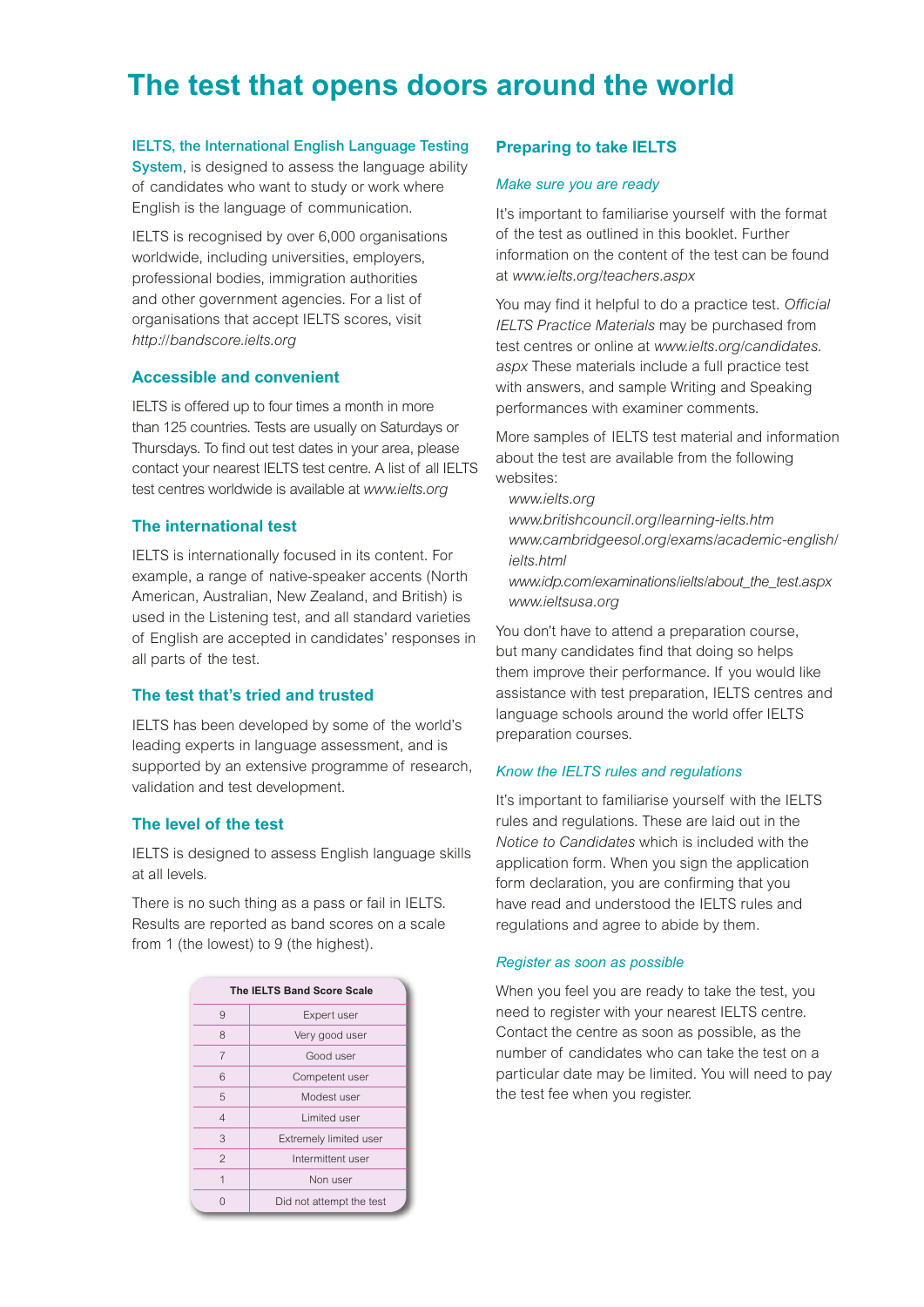#### **Test results**

#### *The Test Report Form*

You will receive a Test Report Form which reports a score for each of the four skills (listening, reading, writing and speaking), as well as an overall band score. Half band scores may be awarded to indicate a strong performance within a particular band. You can find more information on score processing and score interpretation at *www.ielts.org/ [researchers/score\\_processing\\_and\\_reporting.aspx](www.ielts.org/researchers/score_processing_and_reporting.aspx)*



Results are issued 13 days after the test. At some test centres candidates may collect their results on the 13th day; at others, results are mailed on the 13th day. Test centres are not permitted to give results over the phone or by fax or email.

You will receive only one copy of the Test Report Form. It's important that you keep it safe as replacement Test Report Forms cannot be issued. Test centres will send copies of the Test Report Form to up to five recognising organisations free of charge.

#### *Test Report Form validity*

Recognising organisations will not usually accept a Test Report Form that is more than two years old unless you provide evidence that you have actively maintained or tried to improve your English since taking the test. The IELTS Test Partners cannot confirm the validity of test results that are more than two years old.

#### **Test format**

There are two modules to choose from – Academic and General Training.

The Academic module is for candidates wishing to study at undergraduate or postgraduate levels, and for those seeking professional registration

The General Training module is for candidates wishing to migrate to an Englishspeaking country (Australia, Canada, New Zealand, UK), and for those wishing to train or study at below degree level

Each recognising organisation sets its own entry requirements. In some cases both modules may be accepted. If you are in doubt as to which module to take, you should contact the organisation you are applying to in order to check their requirements.

Both modules cover all four language skills – listening, reading, writing and speaking. Everyone takes the same Listening and Speaking tests. There are different Reading and Writing tests for the Academic and General Training modules.

The Listening, Reading and Writing tests must be completed on the same day. There are no breaks between the three written tests. The Speaking test may be taken up to seven days before or after the other three tests.

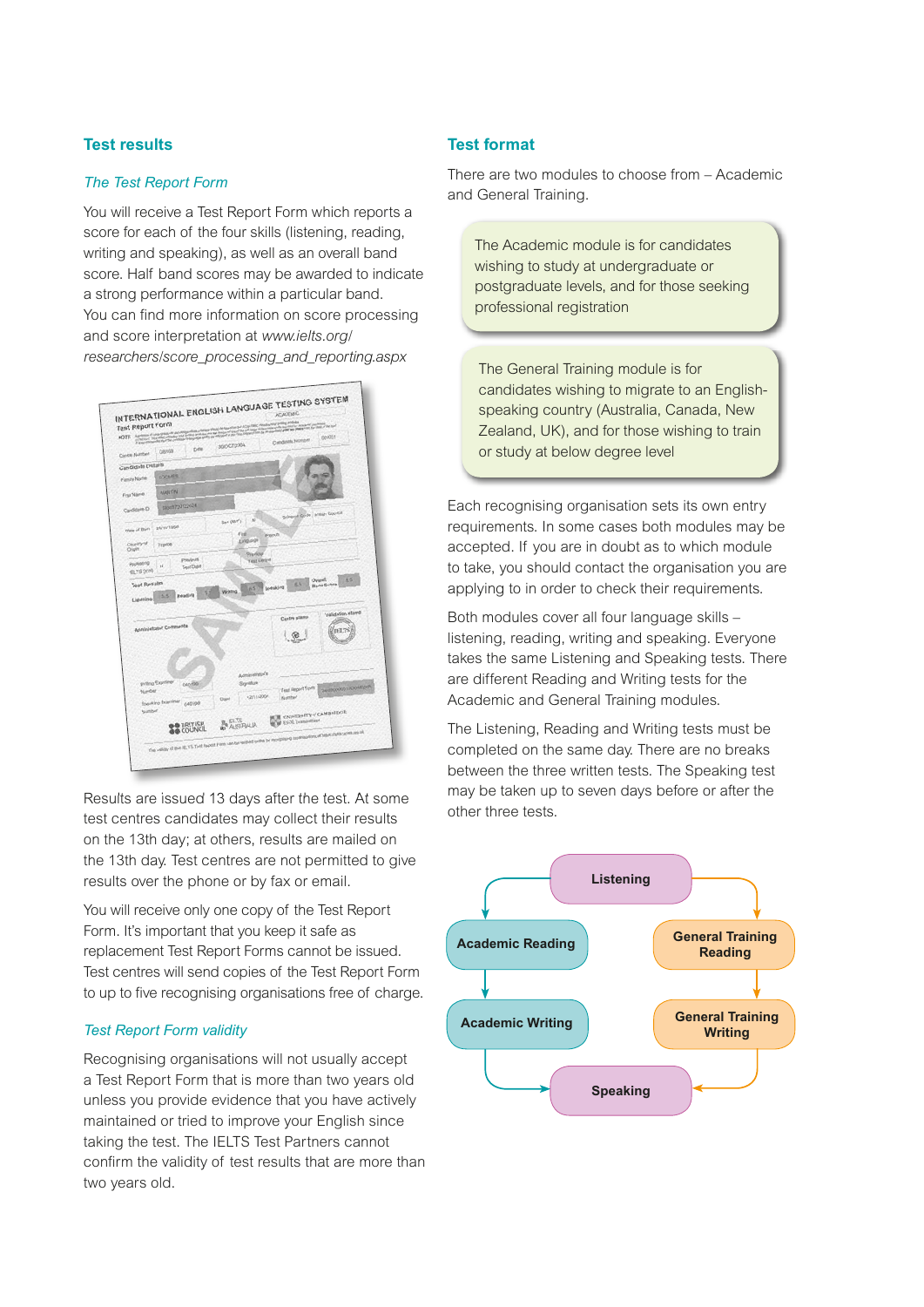# **The test components**

### **Listening Reading Reading**

**Timing:** Approximately 30 minutes (plus 10 minutes' transfer time)

**Questions:** There are 40 questions

A variety of question types is used, chosen from the following: multiple choice, matching, plan/map/diagram labelling, form completion, note completion, table completion, flow-chart completion, summary completion, sentence completion, short-answer questions

#### **Test Parts:** There are 4 sections

*Section 1* is a conversation between two people set in an everyday social context (e.g. a conversation in an accommodation agency)

*Section 2* is a monologue set in an everyday social context (e.g. a speech about local facilities or a talk about the arrangements for meals during a conference)

*Section 3* is a conversation between up to four people set in an educational or training context (e.g. a university tutor and a student discussing an assignment, or a group of students planning a research project)

*Section 4* is a monologue on an academic subject (e.g. a university lecture)

Each section is heard once only

A variety of voices and native-speaker accents is used

**Skills assessed:** A wide range of listening skills is assessed, including understanding of main ideas and specific factual information; recognising opinions, attitudes and purpose of a speaker; and following the development of an argument

**Marking:** Each correct answer receives 1 mark

Scores out of 40 are converted to the IELTS 9-band scale

Scores are reported in whole and half bands

#### reading for gist, reading for main ideas, reading for detail; understanding inferences and implied meaning; recognising a writer's opinions, attitudes and purpose; and following the development of an argument Questions 21 and 22 mplete the sentences below Complete the sentences percent.<br>Write NO MORE THAN TWO WORDS for each answer. **Marking:** Each correct answer receives 1 mark Environmental Project<br>Harry and Katy have to concentrate on coastal change fo<br>next project. **Environmental Project** Scores out of 40 are converted to the IELTS 9-band scale  $Quartions 33 - 35$ Questions  $33 - 35$ <br>Do the following statements agree with the views of the writer in Reading<br>Passage 37 next project.<br>21 Their work could be delayed by the ... Scores are reported in whole and half bands 21 Their work could be using you by the same to visit the Passage 37<br>In boxes 33-35 on your answer sheet, write  $r$ inns  $23 - 26$ Who will do each of the following tasks? NOT GIVEN if it is impossible to say what the writer minks about the<br>33 It is debatable whether levels of innovation are increasing or decreasing. Questions 21 - 26 It is debatable whether levels of innovation are increasing or a<br>Governments can exert an unhelpful influence on innovation. Complete the flow-ch 34 Governments can exert an unhelpful influence on innovation.<br>35 The focus of industry on older technologies gives the impression of<br>declining innovation. Complete the flow-chart below.<br>Choose NO MORE THAN TWO WORDS from the text for each answer.  $\begin{array}{c} \mathsf{A} \\ \mathsf{B} \\ \mathsf{C} \end{array}$ Katy Harry<br>Both Katy and Harry Choose NO MORE TIME TO ...<br>Write your answers in boxes 21-26 on your answer sheet Write the correct letter, A, B or C, next to questions 23-26. Air Flight Attendants - Recruitment and Training Questions 36 - 39 Questions 30 - 39<br>Complete the summary using the list of words, A-K, below. Process Complete the summary using the lat of hands<br>Write the correct letter, A-K, in boxes 36-39 on your answer shi Tasks Write the correct letter, A-K, in boxes 36-39 on your answer and the<br>Respondents to the survey mentioned several factors they think reduce 23 take photographs Candidates go online to complete their 21 ............. Respondents to the survey mentioned several factors they think reduce<br>36.................. in engineering design and thus innovation. Among them were the<br>36.................. in engineering design and thus hech products, g 24 collect samples  $\overline{\mathbf{1}}$ Suitable candidates are then invited to come to a 22 ....... 25 interview people 26 analyse data  $\overline{\phantom{a}}$ After having satisfactorily completed a 23 .............. , successful<br>candidates will then go to the Assessment Centre. Questions  $27 - 30$ subject of, for example, patents gives further cause for concern. On the one-<br>hand, some respondents deny that there is any great problem, welcoming an<br>For this reason, there is, these respondents Choose the correct letter, A, B or C. WRITING TASK 1 27 Why does Harry want to do the presentation? WRITING TASK 1<br>You should spend about 20 minutes on this task. es Harry want to do the presentation?<br>
to practise skills for his future career<br>
to catch up with his course requirements<br>
to get a better mark than for his last prese should spend about 20 minutes on this lase.<br>The chart below shows the different modes of transportation<br>travel to and from work in one European city, in 1970, 1990 a argue, the possibility that where A excellence<br> **A** excellence<br> **B** standards<br> **C** production<br> **C** disputes<br> **C** disputes<br> **C** disputes<br> **C** disputes<br> **C** disputes<br> **C** disputes<br> **C** disputes<br> **C** disputes<br> **C** disputes<br> **K** dividities If there is no immediate need for flight attendants, successful<br>candidates are put into a 25 ............... travel to and from work in one assessing and repo<br>Summarise the information by selecting and repo<br>features, and make comparisons where relevant  $\overline{1}$ When the need arises, these candidates will then be given Write at least 150 words Listening example task T On starting the job, a five-week training programme is provided<br>which includes how to look after passengers and what to do in<br>the neuronnex. Academic Reading an emerge example task General Training Reading

**Timing:** 60 minutes (no extra transfer time)

#### **Questions:** There are 40 questions

A variety of question types is used, chosen from the following: multiple choice, identifying information (True/False/Not Given), identifying writer's views/claims (Yes/No/Not Given), matching information, matching headings, matching features, matching sentence endings, sentence completion, summary completion, note completion, table completion, flowchart completion, diagram label completion, short-answer questions

#### **Test Parts:** There are 3 sections

The total text length is 2,150-2,750 words

#### *Academic Reading*

Each section contains one long text. Texts are authentic and are taken from books, journals, magazines and newspapers. They have been written for a non-specialist audience and are on academic topics of general interest. Texts are appropriate to, and accessible to, candidates entering undergraduate or postgraduate courses or seeking professional registration. Texts range from the descriptive and factual to the discursive and analytical. Texts may contain non-verbal materials such as diagrams, graphs or illustrations. If texts contain technical terms, then a simple glossary is provided

#### *General Training Reading*

*Section 1* contains two or three short factual texts, one of which may be composite (consisting of 6-8 short texts related by topic, e.g. hotel advertisements). Topics are relevant to everyday life in an English-speaking country

*Section 2* contains two short factual texts focusing on work-related issues (e.g. applying for jobs, company policies, pay and conditions, workplace facilities, staff development and training)

*Section 3* contains one longer, more complex text on a topic of general interest

Texts are authentic and are taken from notices, advertisements, company handbooks, official documents, books, magazines and newspapers

**Skills assessed:** A wide range of reading skills is assessed, including

example task

Academic Writing example ta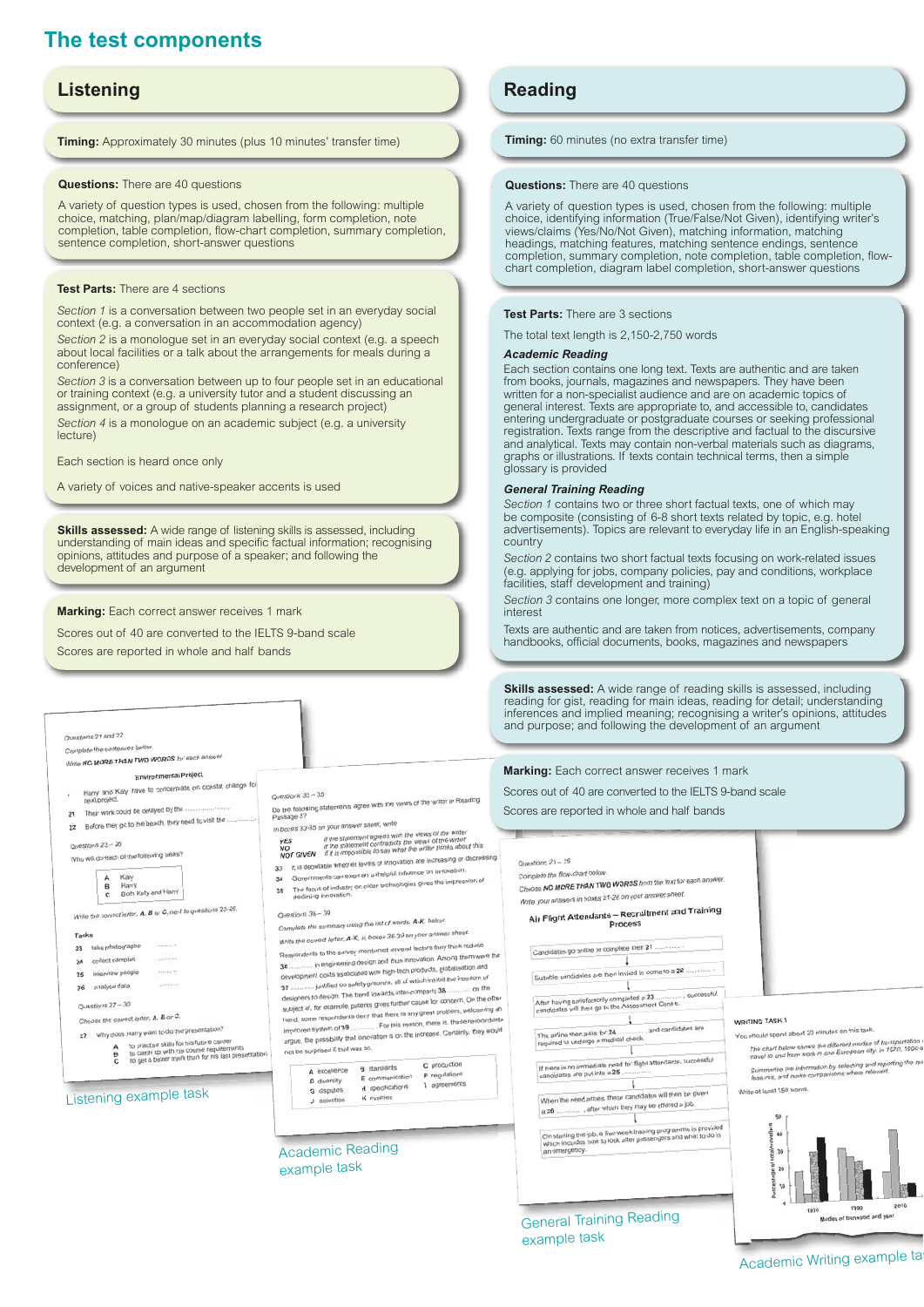**Timing:** 60 minutes

#### **Tasks:** There are 2 tasks

Candidates are required to write at least 150 words for Task 1 and at least 250 words for Task 2

#### **Test Parts:** There are 2 parts

#### *Academic Writing*

In Task 1, candidates are presented with a graph, table, chart or diagram and are asked to describe, summarise or explain the information in their own words. They may be asked to describe and explain data, describe the stages of a process, how something works or describe an object or event

In Task 2, candidates are asked to write an essay in response to a point of view, argument or problem

The issues raised are of general interest to, suitable for and easily understood by candidates entering undergraduate or postgraduate studies or seeking professional registration

Responses to Task 1 and Task 2 should be written in a formal style

#### *General Training Writing*

In Task 1, candidates are presented with a situation and are asked to write a letter requesting information or explaining the situation. The letter may be personal, semi-formal or formal in style

In Task 2, candidates are asked to write an essay in response to a point of view, argument or problem. The essay can be slightly more personal in style than the Academic Writing Task 2 essay

Topics are of general interest

**Skills assessed:** In both tasks, candidates are assessed on their ability to write a response which is appropriate in terms of content, the organisation of ideas, and the accuracy and range of vocabulary and grammar

#### *Academic Writing*

In Task 1, depending on the task type, candidates are assessed on their ability to organise, present and possibly compare data; to describe the stages of a process or procedure; to describe an object or event or sequence of events; to explain how something works

In Task 2, depending on the task type, candidates are assessed on their ability to present a solution to a problem; to present and justify an opinion; to compare and contrast evidence, opinions and implications; to evaluate and challenge ideas, evidence or an argument

#### *General Training Writing*

In Task 1, depending on the task type, candidates are assessed on their ability to engage in personal correspondence in order to: elicit and provide general factual information; express needs, wants, likes and dislikes; express opinions (views, complaints etc.)

In Task 2, candidates are assessed on their ability to provide general factual information; to outline a problem and present a solution; to present and possibly justify an opinion; to evaluate and challenge ideas, evidence or an argument

**Marking:** Candidates are assessed on their performance on each task by certificated IELTS examiners according to the four criteria of the IELTS Writing Test Band Descriptors (task achievement/response, coherence and cohesion, lexical resource, grammatical range and accuracy). The [public version of the band descriptors can be found at](www.ielts.org/researchers/score_processing_and_reporting.aspx) *www.ielts.org/ researchers/score\_processing\_and\_reporting.aspx*

Task 2 contributes twice as much as Task 1 to the Writing score

Scores are reported in whole and half bands

#### **WRITING TASK 1**

You should spend about 20 minutes on this task.

- You are interested in doing a computer se at your local college
- Write a letter to the college. In your letter explain why you want to do this course
- $\cdot$ give info.
- computer skills<br>ask some questions about the course
- Write at least 150 words
- 
- You do NOT need to write any addresses Begin your letter as follows:
- Dear Sir or Madam.
- 

**Writing Speaking**

#### **Timing:** 11-14 minutes

**Tasks:** The Speaking test is a 3-part face-to-face oral interview with an examiner

The Speaking test is recorded

#### **Test Parts:** There are 3 parts

*Part 1 Introduction and interview* (4-5 minutes)

The examiner introduces him/herself and asks the candidate to introduce him/herself and confirm his/her identity. The examiner asks the candidate general questions on familiar topics, e.g. home, family, work, studies and interests

*Part 2 Individual long turn* (3-4 minutes)

The examiner gives the candidate a task card which asks the candidate to talk about a particular topic and which includes points which the candidate can cover in their talk. The candidate is given 1 minute to prepare their talk, and is given a pencil and paper to make notes. The candidate talks for 1-2 minutes on the topic. The examiner then asks the candidate one or two questions on the same topic

*Part 3 Two-way discussion* (4-5 minutes)

The examiner asks further questions which are connected to the topic of Part 2. These questions give the candidate an opportunity to discuss more abstract issues and ideas

**Skills assessed:** A wide range of speaking skills is assessed, including the ability to communicate opinions and information on everyday topics and common experiences and situations by answering a range of questions; the ability to speak at length on a given topic using appropriate language and organising ideas coherently; and the ability to express and justify opinions and to analyse, discuss and speculate about issues

**Marking:** Candidates are assessed on their performance throughout the test by certificated IELTS examiners according to the four criteria of the IELTS Speaking Test Band Descriptors (fluency and coherence, lexical resource, grammatical range and accuracy, pronunciation). The public [version of the band descriptors can be found at](www.ielts.org/researchers/score_processing_and_reporting.aspx) *www.ielts.org/researchers/ score\_processing\_and\_reporting.aspx*

Scores are reported in whole and half bands



#### Candidate task card

Describe a teacher who has greatly influenced you in your education.<br>You should say:

where you met them<br>what subject they taught<br>what was special about them

- and explain why this person influenced you so much. bu will have to talk about the topic for 1 to 2 minutes.
- You have 1 minute to think about the topic for 1 to 2 minutes.<br>You have 1 minute to think about what you are going to say.
- You can make some notes to help you if you are go

#### Example Part 3 (extract)

- Let's consider first of all animals and conservation.
- 
- In your opinion, what are the advantages and disadvantages of<br>keeping animals in zoos? Why?<br>Apart from keeping animals in zoos, how do you think humans can<br>protect animals from extinction?
- 
- ome people think that governments should spend more money<br>h helping human beings rather than trying to protect animals? Do

Speaking example task

General Training Writing example task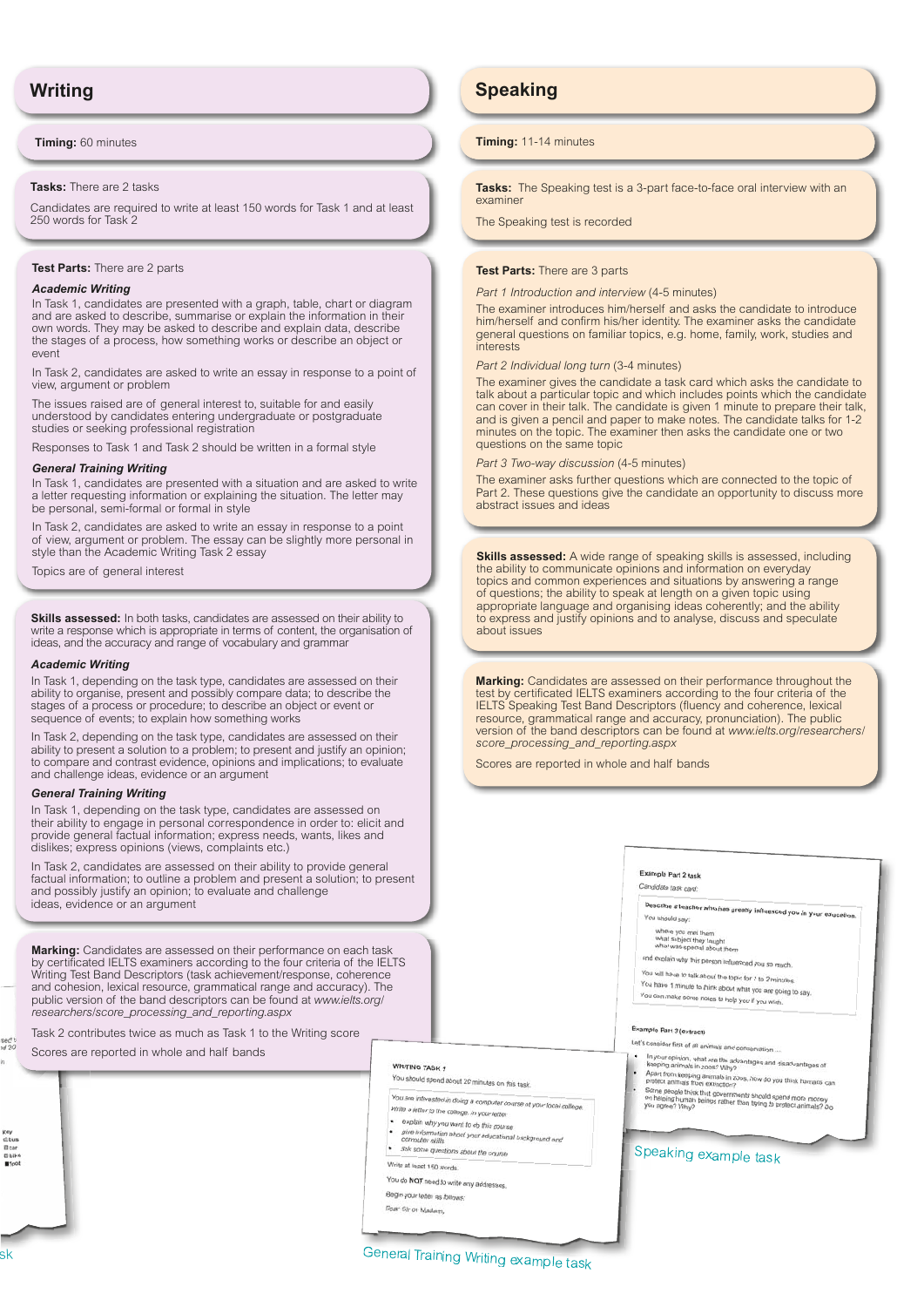#### **The test components – additional guidance**

#### *Listening*

- Each recording in the Listening test is heard once only.
- You will be given time to read through the questions before you listen.
- As you listen, write your answers on the question paper. At the end of the test, you will have 10 minutes to transfer your answers to the answer sheet. It is essential that you transfer your answers to the answer sheet as nothing you write on the question paper will be marked.
- You must write your answers in pencil.
- An example of a completed Listening answer sheet is given on the next page.
- 'Completion' question types (e.g. note completion):
	- Pay attention to the word limit. For example, if you are asked to complete a sentence using NO MORE THAN TWO WORDS, and the correct answer is 'leather coat', the answer 'coat made of leather' would be incorrect.
	- Transfer only the missing word(s) to the answer sheet. For example, if you have to complete the note 'in the  $\ldots$ ', and the correct answer is 'morning', the answer 'in the morning' would be incorrect.
	- You will hear the word(s) you need to use in the recording. You will not need to change the form of the word you hear.
	- Pay attention to spelling and grammar: you will lose marks for mistakes.
	- You may write your answers in lower case or in capitals.

#### *Reading*

- You may write your answers directly on the answer sheet or you may write them on the question paper and transfer them to the answer sheet before the end of the test. You will not be given extra time to transfer answers at the end of the test. Nothing you write on the question paper will be marked.
- You must write your answers in pencil.
- An example of a completed Reading answer sheet is given on the next page.
- 'Completion' question types (e.g. note completion):
	- The same rules apply to 'completion' question types as in Listening (see above).
	- The word(s) you use must be taken from the Reading text. You must not change the form of the word(s) in the text.

#### *Writing*

- You may write your answers in pencil or pen.
- Pay attention to the number of words required for each task. You will lose marks if you do not write at least 150 words for Task 1 and at least 250 words for Task 2.
- You should spend approximately 20 minutes on Task 1 and approximately 40 minutes on Task 2.
- You must write your answers in full: answers written in note form or in bullet points will lose marks.
- Pay attention to spelling, grammar and punctuation; you will lose marks for mistakes.
- You may write your answers entirely in capitals if you wish.
- You may make notes on the question paper but nothing you write on the question paper will be marked.

#### **Re-taking IELTS**

There are no restrictions on re-taking IELTS. If you do not get the result you wanted, you can register for another test as soon as you feel you are ready to do so. Please note that your score is unlikely to increase unless you make a significant effort to improve your English before re-taking the test.

#### **Enquiries on Results**

If you are unhappy with your test result, you can apply for a re-mark (Enquiry on Results) at the centre where you took the test. You must make the application no later than six weeks after the test date. You can choose which test components are re-marked. There is a fee for this service which will be refunded if your score on any component is increased. Enquiries on Results take six to eight weeks to complete.

#### **Special Requirements**

In order to ensure that the language ability of all candidates is assessed fairly and objectively, IELTS provides a comprehensive service for candidates who have special requirements, including specific learning difficulties, hearing difficulties and visual difficulties.

If you require a modified version of the test, for example in Braille, you must give the test centre three months' notice. This notice period is necessary for the modified test version to be prepared. If your circumstances require only special administrative arrangements to be made, such as extra time, you must give the test centre six weeks' notice. Please contact your test centre to discuss your requirements.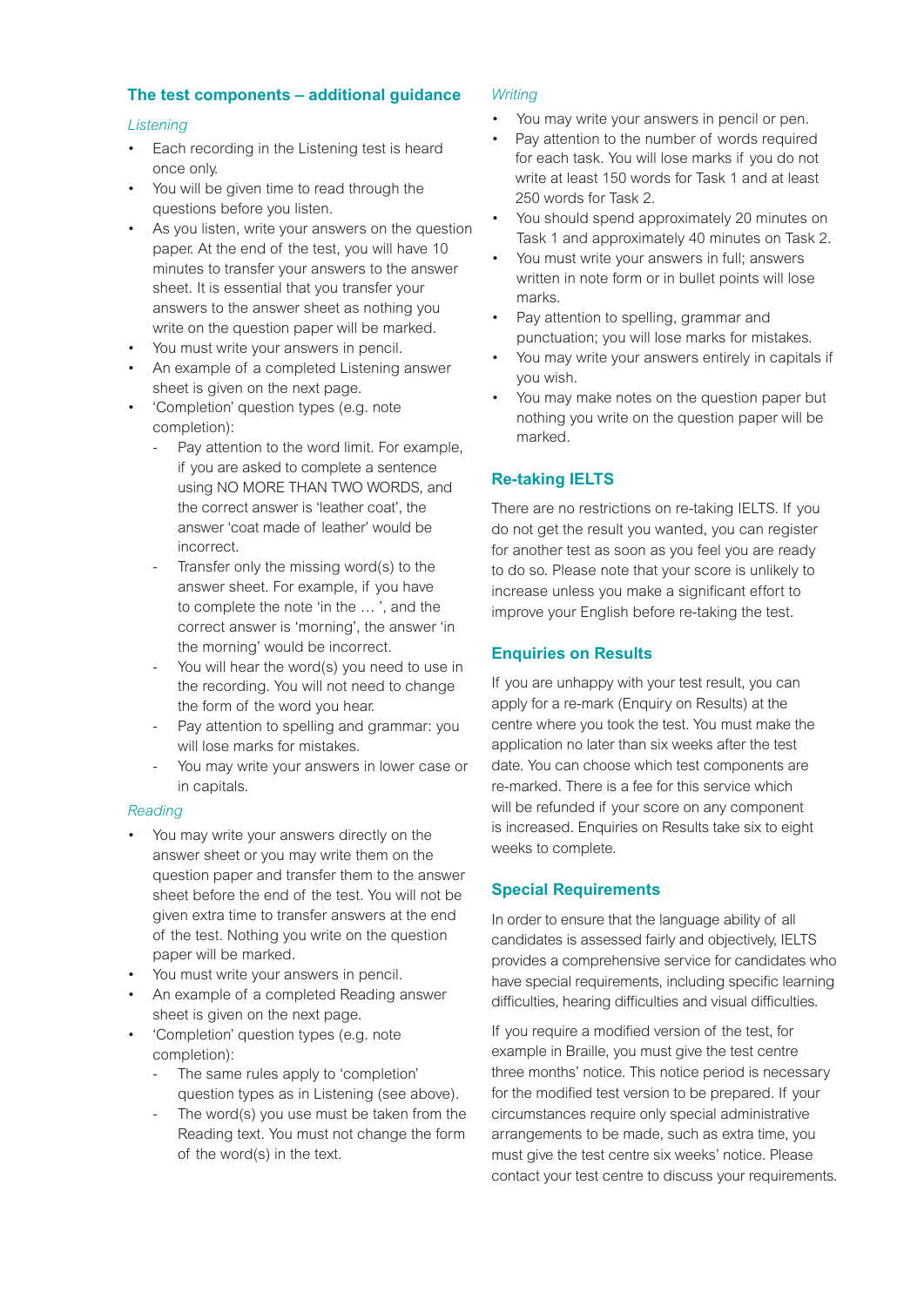#### **Completing the Listening/Reading answer sheets**



**Pencil must be used to** 

Pencil must be used to